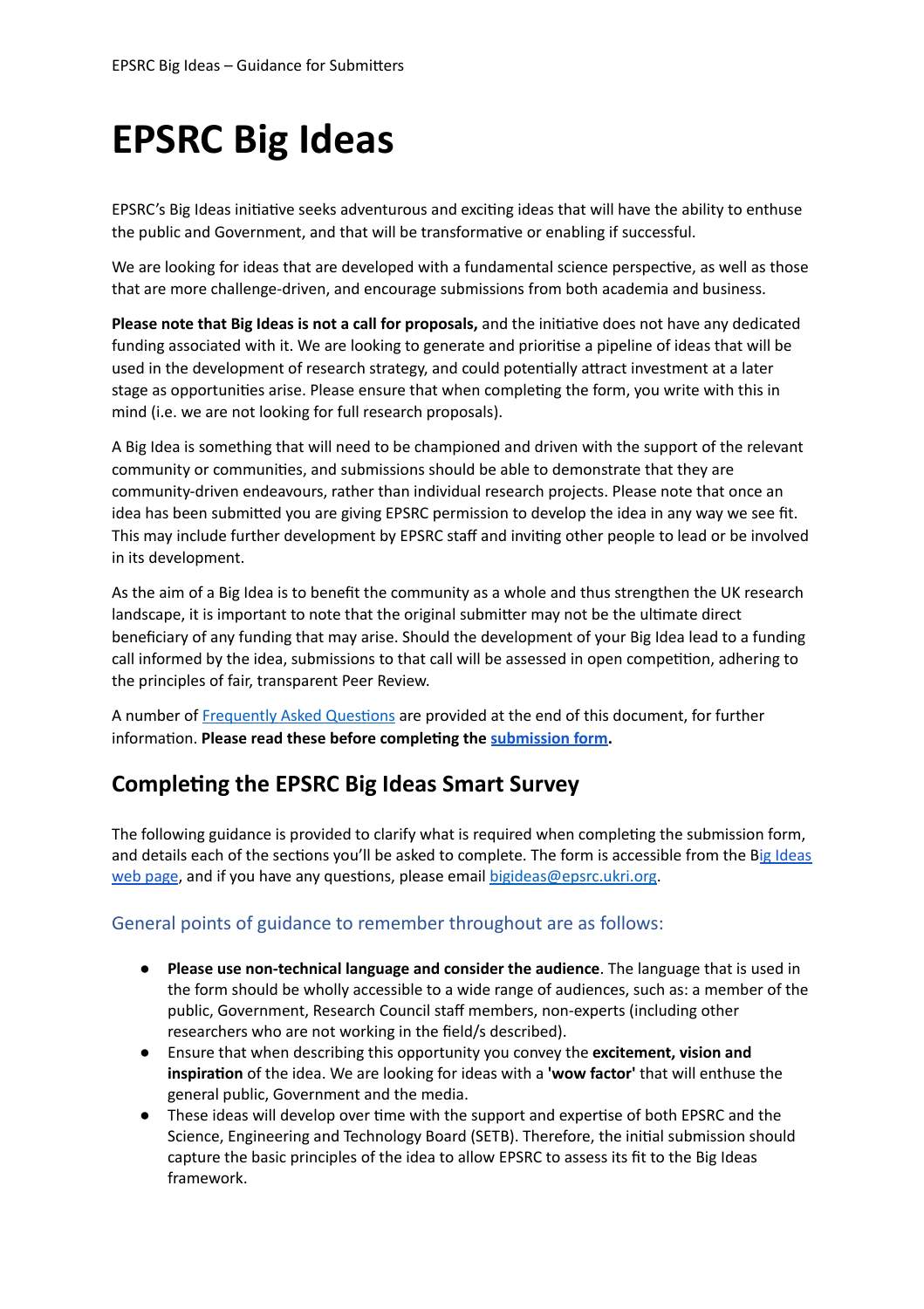# Guidance for completing each question:

# **Q1 Title (maximum 10 words)**

Please give your idea a short title. Please avoid any jargon or technical language.

#### **Q2 Pitch (maximum 30 words)**

This is an opportunity to give a concise 'elevator pitch' to convey what the proposed idea is and to emphasise the excitement and inspiration of the idea. If you had just 30 words with which to convince someone to support your idea, what would you say to them?

#### **Q3 WHAT is the 'Big Idea'? (maximum 300 words)**

- *● Give a descripon of the proposed opportunity, in non-technical language*
- *● How could this big idea have the ability to enthuse the Government and the public?*
- **•** Highlight the transformational aspirations of the *idea*
- *Explain how this idea is 'Big', how it moves from beyond an individual research project/proposal to a larger endeavour.*

Clearly describe the idea itself, outlining the vision and aims. Remember to use non-technical language (for a general, non-expert audience). Ensure that you highlight both the excitement and the transformational aspects of the idea.

Please describe the overarching idea, and any component aspects within this. **Focus on the science and the research challenges involved**. Also describe whether this Big Idea is:

- *●* an opportunity that involves many research strands working together to lead to one key output;
- an enabling idea, where successful completion would lead to multiple outputs or breakthroughs across many other areas.

#### **Q4 WHY does this maer? WHAT impact would it have if successful? (maximum 300 words)**

- What would the 'big win' be for the UK if the idea is realised and what other benefits can be *realised (both scienfically and non-scienfically)?*
- *● How is this idea likely to lead to significant impact e.g. through people, knowledge, society, economy?*

Describe clearly and concisely why the idea should be priorised, by outlining **what difference it will** make (both scientifically and non-scientifically) if successful. Please consider what impact it will have in the broadest sense – e.g. people, academic, knowledge, society and economy.

Further questions to address in describing the potential impact are:

- How would the impact described provide a major benefit to the UK in terms of: scientific advancement, furthering knowledge and/or technologies, making a difference to people's lives, potential return for the UK economy?
- **●** What is the UK opportunity in pursuing this idea? Would investment in this idea create an opportunity for the UK to get ahead, in relation to potential international competitors?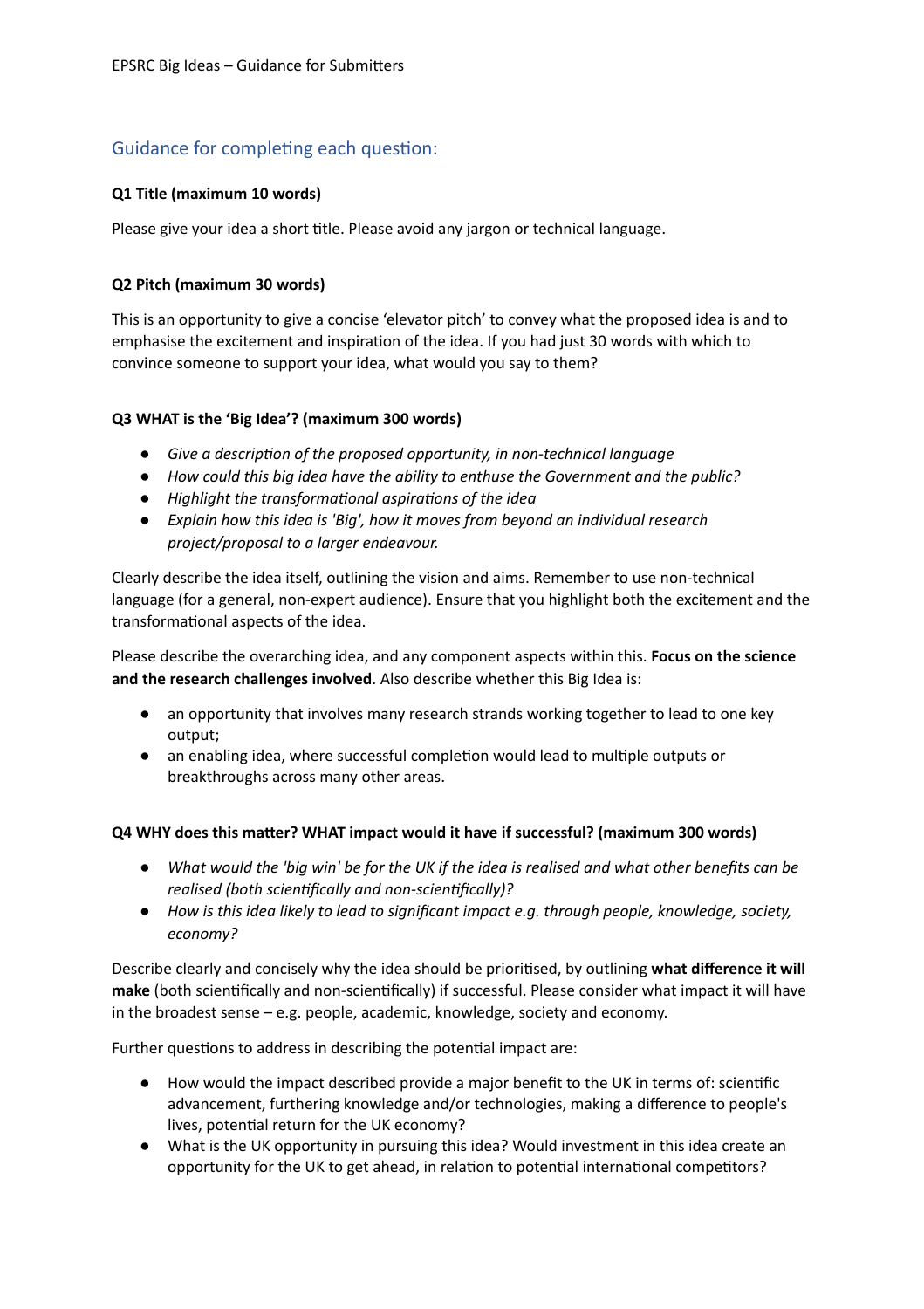Also describe **who will benefit** from the opportunity being realised. Think: public, academic, business, government etc. Describe both **who** will benefit and **how** – i.e. how each of the different groups idenfied will benefit.

#### **Q5 WHY is the idea mely now? (maximum 200 words)**

- *● What has changed (in the development of the science, in the research landscape, and/or the polical landscape) to make the realisaon of this idea more aracve / likely or possible now?*
- *● What are the risks for the UK of not supporng this opportunity now?*

Describe the timeliness of the idea: Why is this timely now? What has changed in the science, the research landscape and/or the political landscape, to make this timely? What would the risk for the UK be if we did not support this idea in the near future?

Further questions to consider when completing this section include:

- Is it an 'old' challenge or question that is now becoming possible to address?
- Is this a new challenge or question? Why has it become important now if so?
- Is it time critical?
- Why can it not be achieved currently? What kind of breakthrough is required to achieve this idea? What are the barriers? (*E.g. does it require co-ordination of several areas of research that may be strong individually, but need to be brought together with significant focused effort?)*

# **Q6 WHAT is the current investment landscape, both in the UK and globally? HOW does the idea relate to other priories in the UK landscape? (maximum 200 words, to cover both aspects)**

- *● Does the UK currently have the capacity and infrastructure needed to address this opportunity?*
- *Describe the international investment landscape and the UK's position in relation to this opportunity?*
- *● How does the idea fit with other current UK strategic investments and priories?*

This section should provide a comprehensive description of the current landscape in the UK and globally. Please include details of the current **equipment, capabilies, skills and people** in the UK, and describe any relevant initiatives outside of the UK.

*Does the UK currently have the capacity and infrastructure needed to address this opportunity?*

- Please **quanfy your answer** by describing the number and value of relevant, significant investments that align to the opportunity presented. Please list the relevant infrastructure and investments as brief bullet points.
- Also **describe any gaps** in people capacity, skills and infrastructure that would make addressing this opportunity difficult.

*Describe the international investment landscape and the UK's position in relation to this opportunity* 

- How does the UK compare internationally for this opportunity?
- What is the international investment landscape in relation to this idea? Please quantify the number and value of relevant investments, groups and organisations where known.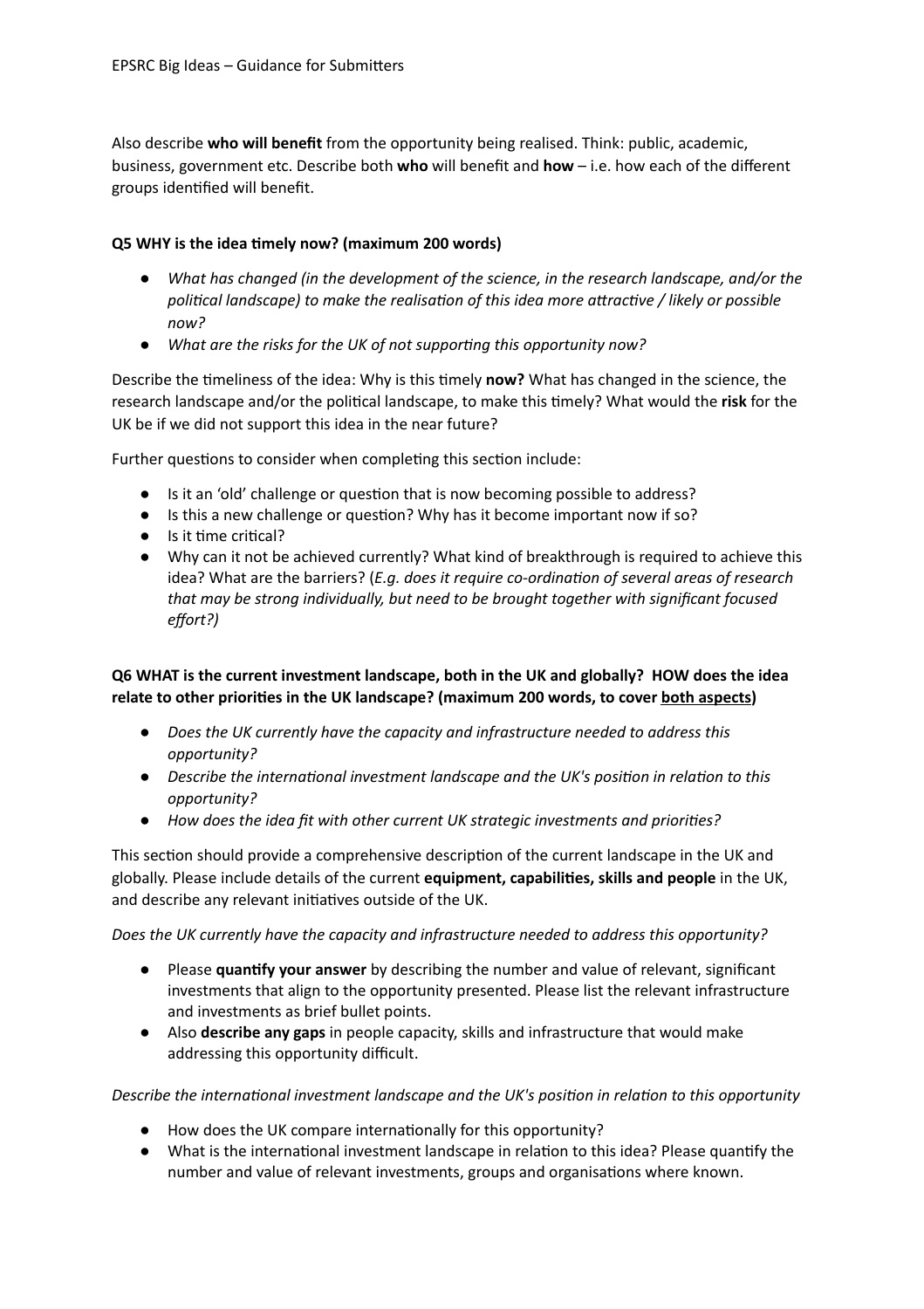#### *How does the idea fit with other current UK strategic priories?*

- Describe how the idea fits with other current UK strategic priorities. Other priorities in the research landscape to be considered may include (but are not limited to):
	- o Institutes (e.g. Alan Turing, UKCRIC, Henry Royce)
	- o Sector deals
	- o Industrial Strategy in particular in relation to the Industrial Strategy Grand Challenges

#### **Q7 WHAT will it take to deliver this big idea? (maximum 400 words)**

- *Will* this *idea galvanise communities to work together to realise the opportunity presented?*
- *● Highlight the underpinning research challenges that are required to support the realisaon of this opportunity*
- *● Who else would be interested in supporng the inial development of this idea?*
- *● What are the potenal pathways and mechanisms to achieving the impact described previously?*
- *● Give an inial indicaon of the expected me to delivery (in years) and scale of investment required to deliver this idea.*

Please describe the resource and effort required to deliver this idea, in terms of **skills, people, groups, universies, and businesses**. Also describe any key interdependencies that are required to achieve the idea.

#### *Will* this *idea* galvanise *communities* to work *together* to *realise the opportunity presented?*

A Big Idea is something that will need to be championed and driven with the support of the relevant community or communities. It is not necessary to name individual researchers (unless you wish to do so); please name **the groups and/or universies** that will need to be involved to progress the idea further.

# *Highlight the underpinning research challenges that are required to support the realisaon of this opportunity*

● Describe the research challenges that will need to be involved to realise the idea and particularly any interdependencies or multidisciplinary working that will be required to deliver the idea successfully.

#### *Who* else would be interested in supporting the development of this idea?

- Is there any potential leverage expected from other stakeholders?
- **•** If there are specific groups, or types of industry, that would potentially be interested in developing and supporting the idea, please describe who these are, e.g. SMEs; specific sectors such as pharmaceutical, automotive, defence industries

#### *What* are the potential pathways and mechanisms to achieving the impact described previously?

Describe the ways in which the potential impact within this idea will be realised – what routes, pathways and mechanisms will be used to fulfil this?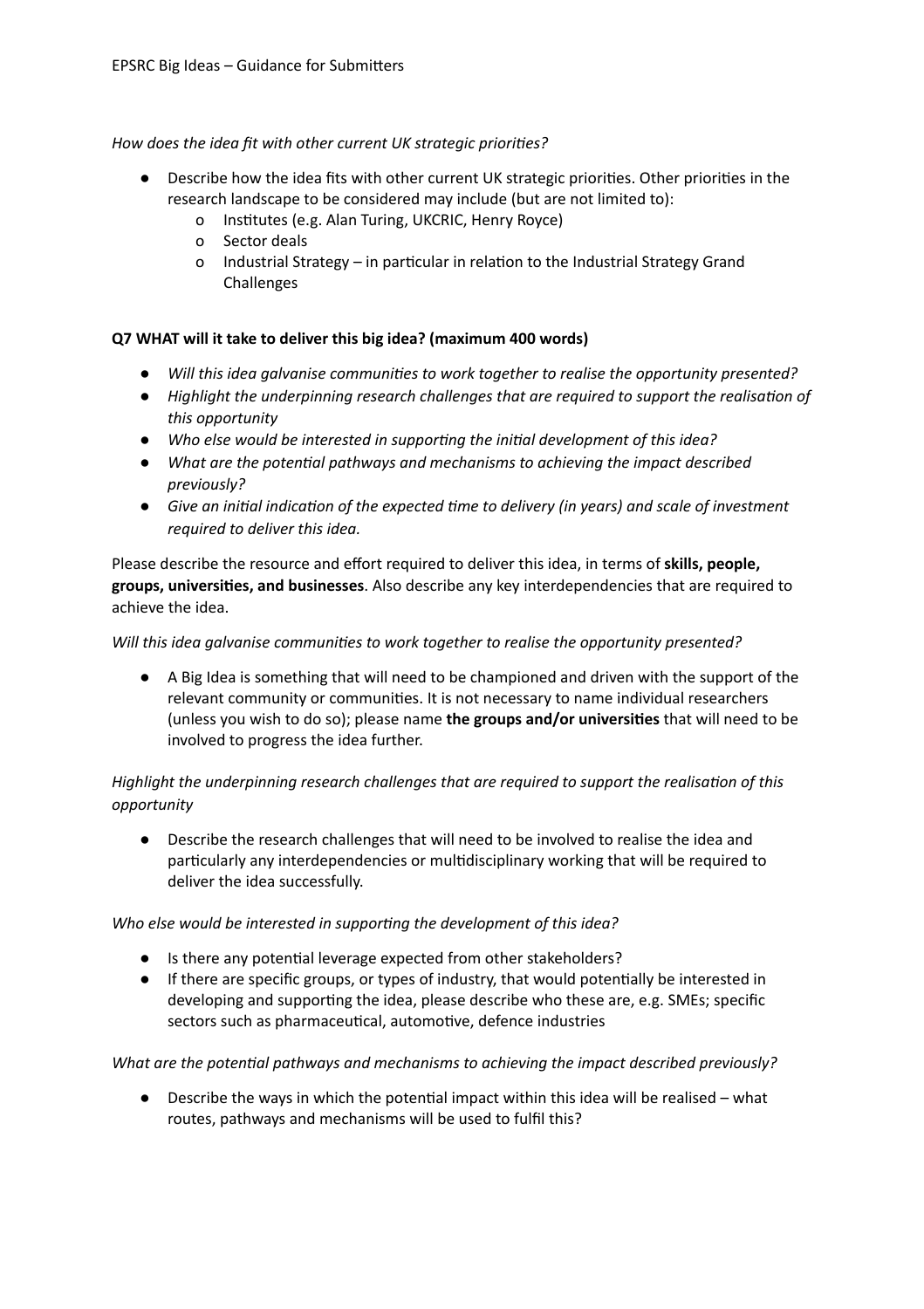*Give an inial indicaon of the expected me to delivery (in years) and value of investment that is required to deliver this idea*

- Please **quanfy your answer** to describe the scale of effort that will be required to support the realisation of the idea
- The nominal value (to the nearest £5M) should be appropriate to the estimated resources and effort required. This information will not be used for decision making purposes when prioritising ideas in the first instance

#### **Q8 Which of the following does this idea fit with (***you may select mulple boxes***):**

Please indicate which aspects the idea fits with: *industrially-driven research, challenge-driven research, fundamental research and/or muldisciplinary research*

Answering this question will help us to match those ideas that are prioritised for further development to the most appropriate funding opportunities, at a later stage.

If you select the 'muldisciplinary research' box then please highlight what the relevant disciplines are, and whether the idea is multidisciplinary across engineering and physical sciences, or whether it also crosses other Research Council remits as well. For the latter, please highlight which other Research Councils may be interested in this idea. EPSRC may communicate with these Councils as appropriate.

# **Q9 Whilst recognising that Big Ideas may cross several disciplines, please choose between one and three of the following EPSRC themes that you believe are closest in terms of the research challenges being posed.**

This will help us ensure we get the most appropriate input from across EPSRC to allow your submission to progress Please choose up to three from: *Advanced Materials, Arficial Intelligence and Robocs, Circular Economy, Digital Economy, Digital Twins, Energy and Decarbonisaon, Engineering, Healthcare Technologies, ICT, Manufacturing Technologies, Mathemacal Sciences, Physical Sciences, and Quantum Technologies*

There is also the option to specify cross-cutting themes at EPSRC (for example, Business Engagement, or Equality, Diversity and Inclusion) if these are of direct, specific relevance to the research proposed in the submission

Please list up to ten keywords that relate to your submission:

• This will help us to assess the portfolio coverage we have across our pipeline of Big Ideas

#### **Q10 Who has been involved in the development of this big idea? (maximum 100 words)**

This can be academics, industry, charities and any other relevant research organisations in the UK.

We are encouraging collaborative submissions from groups and networks, in addition to individual submissions. Please be aware that EPSRC may put you in contact with others who have submitted similar ideas in order to develop the idea(s) further.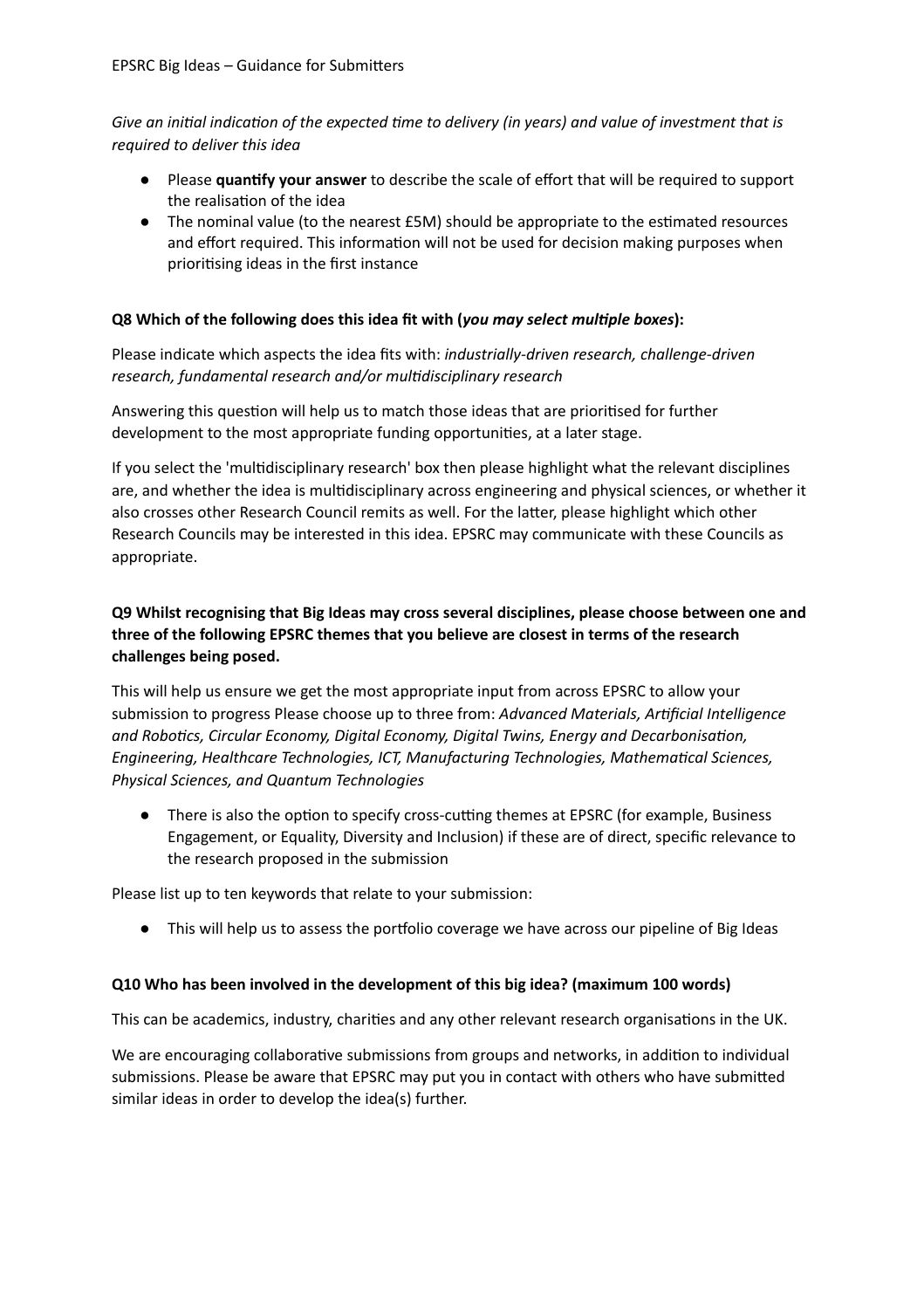**Q11 Have you already engaged with anyone at EPSRC about this idea? If so, who? Have you engaged with other Research Councils, other than EPSRC, about this? If so, which ones, and who have you spoken with?**

Please let us know if you have already engaged with anyone from UKRI about the submission. This could range from an informal conversation to making a submission to another Council's Big Ideas initiative.

#### **Q12 Contact details for further discussion, if required:**

Please provide contact details for one person for correspondence, further information and discussion.

**Q13.** Is there any additional information that is relevant to your application that EPSRC staff and those who are part of the decision making process should be made aware of, such as a conflict of **interest or related submissions?**

# <span id="page-5-0"></span>**Frequently Asked Questions**

# **Q: Is this a call for proposals?**

No, this is not a call for proposals. This is an opportunity for the community to pitch their Big Ideas to EPSRC. We are looking for visionary, adventurous and inspirational ideas that will enthuse the public and Government. These will be on a larger scale than an individual research proposal or programme grant. There is no guarantee of funding.

# **Q: What is a Big Idea?**

To clarify the kind of ideas that EPSRC is looking for during this process, the following qualities may provide a helpful starting point:

- Articulates a vision and has a 'wow factor' will enthuse the public and Government alike
- Adventurous but also potentially achievable *(given the right people, resources and collective effort)*
- **•** Transformative and/or enabling (i.e. it can be either of these qualities)
- Requires significant support, in terms of both the value of investment required, and the number of people that will have to be involved to achieve it
- An idea that can deliver impact, in all of its forms *(people, knowledge, society, economy)*
- An idea proposed by an individual, or a group, but that will require significant support from the relevant community or communities, to champion the idea and drive it forward.
- An idea that is likely to *generate* the support of the research community both in intellectual terms, and in terms of securing the involvement of people working in the relevant areas. The idea should galvanise communities to work together to realise the opportunity presented.
- Either:
	- *o* A challenge with a defined problem, but no solution as yet *(as one type of big idea), or*
	- o An idea that does not currently have a defined outcome or end target but is driven by the question: 'Wouldn't it be really great if we could......?', and/or
	- o An idea that would be enabling (if successful) and would generate further breakthroughs and outputs in multiple other areas of science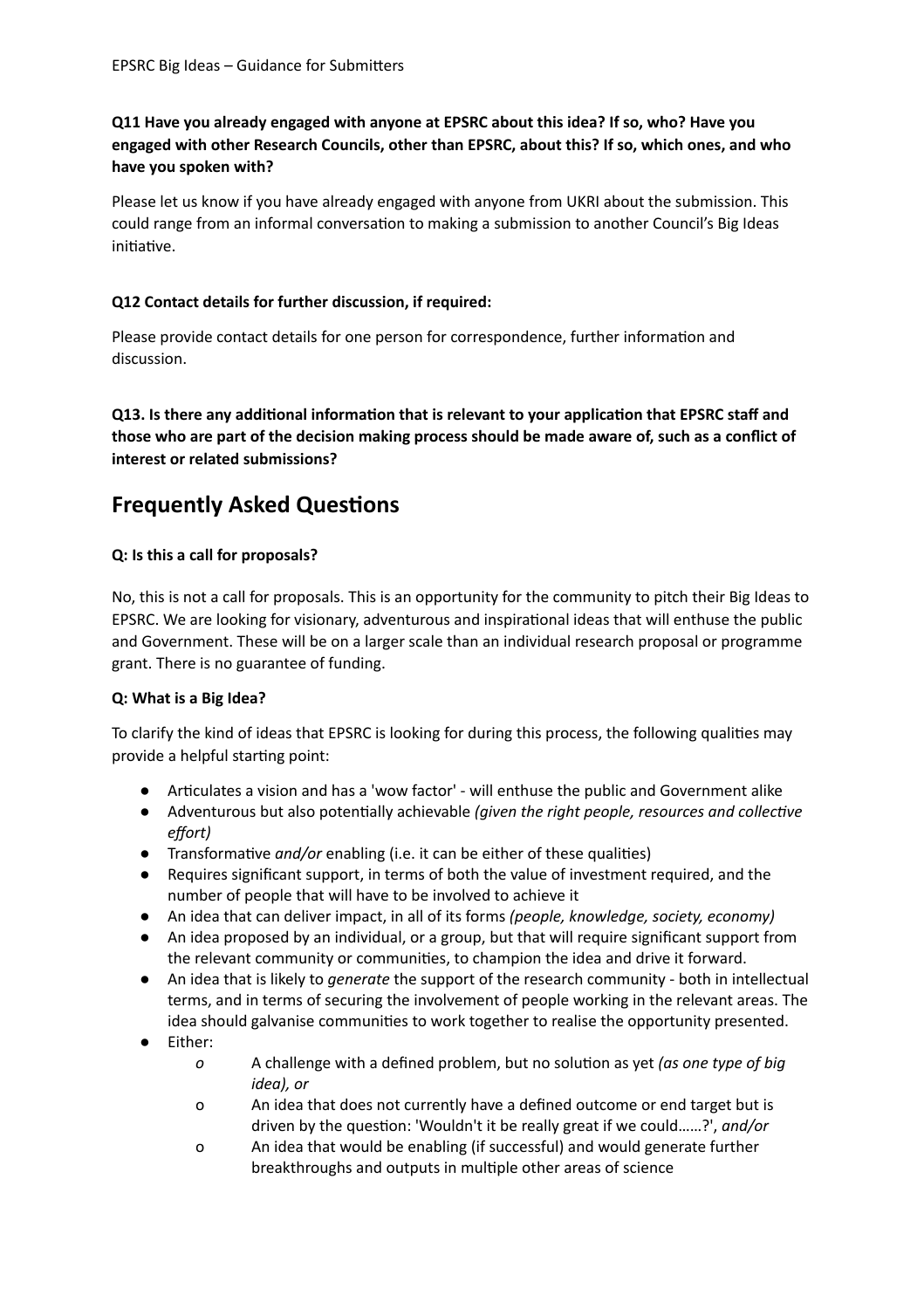# **Q: What is not a Big Idea?**

The following qualities give an indication of what EPSRC is not looking for during this process:

- An idea that is completely undeliverable (regardless of the level of investment and resource provided)
- Something that is scienfically impossible, i.e. something that is and always will be science fiction because it breaks fundamental laws of physics
- A research proposal
- Something that could be achieved now (through existing funding routes), or something that is a 'safe bet' (i.e. it is unadventurous)
- A collection of projects or outcomes which are desired by a community but do not form a unified endeavour as a whole
- An idea pursued by an individual (or single group) working independently, without any further engagement from the relevant research community / communities
- 'The obvious' something that is generally well know already as a challenge
- An idea solely addressing a market need

# **Q: What is the difference between a Big Idea and a Grand Challenge?**

In simple terms: a Grand Challenge usually describes an ambitious goal where there is a defined output or end target, and where the application of science and technology is needed to reach the goal.

Some Big Ideas could be framed as Grand Challenges; however, they could also be either of the following:

- *●* an opportunity that involves research strands working together without a defined outcome, but more focused on trying to answer questions;
- an enabling idea, where successful completion would lead to multiple outputs or breakthroughs across many other areas - some of which may be known, but some of which are currently unknown.

# **Q: How does EPSRC Big Ideas fit with addional funding streams, such as the Industrial Strategy Challenge Fund (ISCF) or the Strategic Priories Fund (SPF)?**

• The EPSRC Big Ideas initiative aims to create a pipeline of fundamental and multidisciplinary research ideas, some of which will be suitable to feed into a variety of funding schemes arising from the Industrial Strategy, such as SPF or ISCF. There is the potential for Big Ideas to be developed into firm business cases for when additional funding opportunities arise

# **Q: Is it possible to submit things at the interfaces of remits with other funders?**

Yes, however we would expect EPSRC Big Ideas to be majority engineering and physical sciences remit, i.e. something that would be led by EPSRC if submitted through the usual routes.

We will engage with colleagues in the other Councils, as appropriate, on submissions that cut across Council remits.

#### **Q:Is it possible to submit things outside my usual area of experse?**

Yes - please provide as much information as possible within the form.